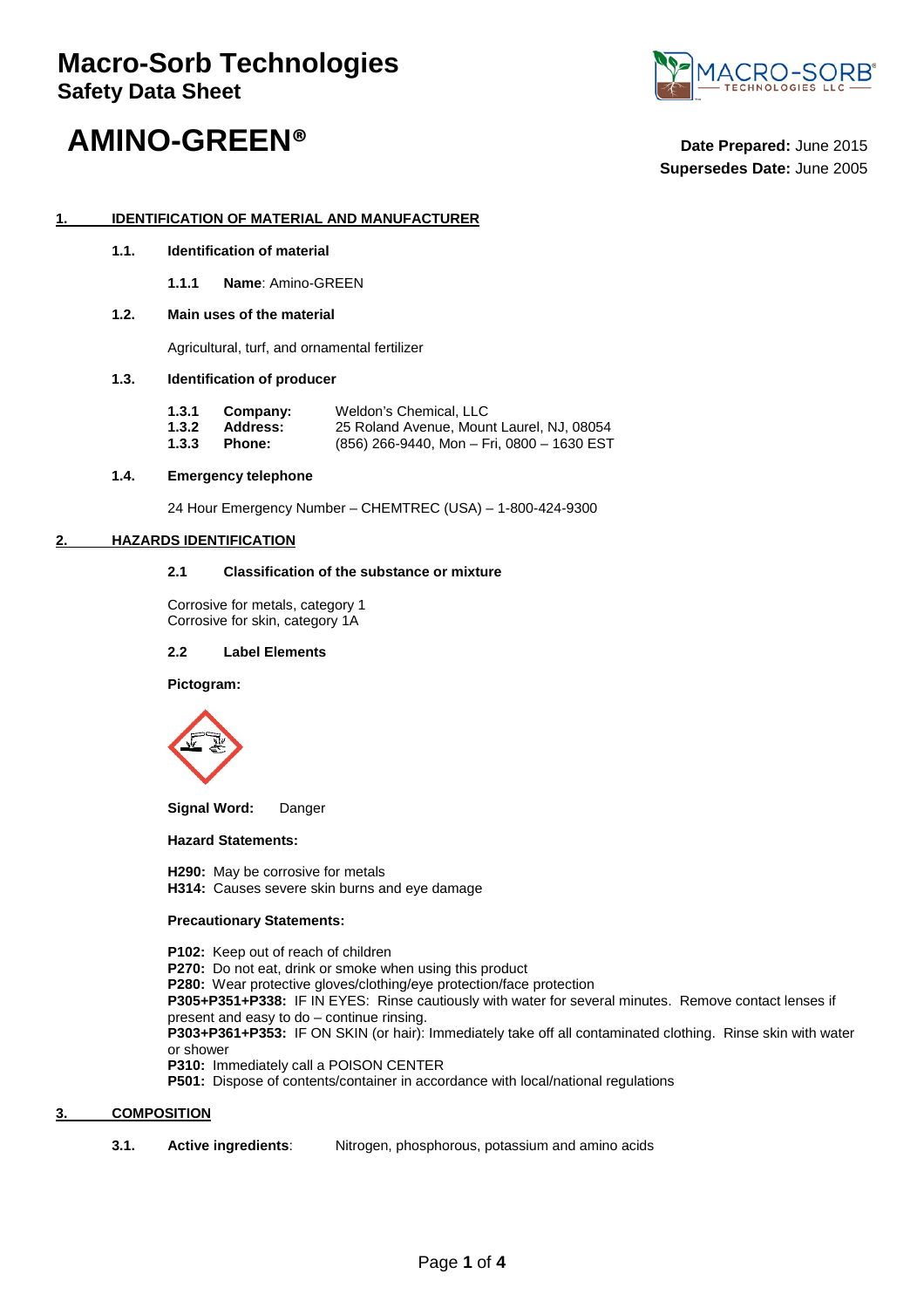# **Macro-Sorb Technologies Safety Data Sheet**





# **Supersedes Date:** June 2005

### **3.2 Dangerous components:**

| <b>Chemical Name</b> |                                                                                      | Identification (CAS #)                                                |                                                                                                                | <b>Classification</b><br>n 1272/2008                                                                                         | <b>Concentration % w/w</b>             |       |  |
|----------------------|--------------------------------------------------------------------------------------|-----------------------------------------------------------------------|----------------------------------------------------------------------------------------------------------------|------------------------------------------------------------------------------------------------------------------------------|----------------------------------------|-------|--|
| Potassium hydroxide  |                                                                                      | 1310-58-3                                                             |                                                                                                                | Met. Corr. 1A; H290 Acute<br>Tox. 4; H302 Skin Corr 1A;<br>H314                                                              | $\overline{5}$                         |       |  |
| Phosphorous acid     |                                                                                      | 7664-38-2                                                             |                                                                                                                | Corr. Cut. 1B; H314                                                                                                          | $\overline{5}$                         |       |  |
| Ammonium nitrate     |                                                                                      | 6484-52-2                                                             |                                                                                                                | Ox. Sol. 3; H272 Eye Irrit. 2;<br>H319                                                                                       | $<$ 15                                 |       |  |
|                      | Potassium sorbate                                                                    |                                                                       | 24634-61-5                                                                                                     |                                                                                                                              | Eye Irrit. 2 H319 Skin Irrt. 2<br>H315 | $<$ 1 |  |
|                      | 3.3.                                                                                 | <b>EINECS number:</b>                                                 |                                                                                                                |                                                                                                                              |                                        |       |  |
|                      | 3.4.<br><b>Molecular weight:</b>                                                     |                                                                       |                                                                                                                |                                                                                                                              |                                        |       |  |
|                      | 3.5                                                                                  | <b>Description:</b>                                                   |                                                                                                                | Water solution of amino acids from natural sources and inorganic salts for<br>agriculture purposes                           |                                        |       |  |
|                      | 3.6.                                                                                 | <b>Systematic name:</b>                                               |                                                                                                                |                                                                                                                              |                                        |       |  |
|                      | 3.7.                                                                                 | Dangerous impurities:                                                 |                                                                                                                | No evidence                                                                                                                  |                                        |       |  |
|                      | <b>FIRST AID</b>                                                                     |                                                                       |                                                                                                                |                                                                                                                              |                                        |       |  |
|                      | 4.1.                                                                                 | <b>After inhalation:</b><br>After skin contact:                       |                                                                                                                | Remove to fresh air immediately. If necessary, give oxygen. If symptoms<br>persist, seek medical attention.                  |                                        |       |  |
|                      | 4.2.                                                                                 |                                                                       |                                                                                                                | Wash affected areas with soap and water. If irritation persists, seek medical<br>attention                                   |                                        |       |  |
|                      | 4.3.                                                                                 | After eye contact:                                                    |                                                                                                                | Flush eyes with plenty of lukewarm water for 15-20 minutes. If irritation<br>persists, seek medical attention                |                                        |       |  |
|                      | 4.4.                                                                                 | After ingestion:<br>After scar contact:                               |                                                                                                                | If ingestion does occur, seek medical attention immediately. Do not induce<br>vomiting unless directed by medical personnel. |                                        |       |  |
|                      | 4.5.                                                                                 |                                                                       |                                                                                                                | Wash affected areas with soap and water. If irritation persists, seek medical<br>attention                                   |                                        |       |  |
| 5.                   |                                                                                      | <b>MEASURES AGAINST FIRE</b>                                          |                                                                                                                |                                                                                                                              |                                        |       |  |
|                      | 5.1.<br>Protection against fire and explosion:<br>5.2.<br><b>Extinction methods:</b> |                                                                       |                                                                                                                | No special requirement                                                                                                       |                                        |       |  |
|                      |                                                                                      |                                                                       |                                                                                                                | Use foam, dry chemical, carbon dioxide, water<br>spray, or any other method                                                  |                                        |       |  |
|                      | 5.3.                                                                                 | <b>Excluded extinction methods:</b>                                   |                                                                                                                |                                                                                                                              | None                                   |       |  |
| 6.                   |                                                                                      | <b>MEASURES IN CASE OF SPILLS OR LEAKS</b>                            |                                                                                                                |                                                                                                                              |                                        |       |  |
|                      | 6.1.                                                                                 | Personal precautions, protective equipment and emergency procedures:  |                                                                                                                |                                                                                                                              |                                        |       |  |
|                      |                                                                                      | For control exposure and individual protection measures see section 8 |                                                                                                                |                                                                                                                              |                                        |       |  |
|                      |                                                                                      | a.                                                                    | <b>Environmental precautions:</b><br>Avoid drain contamination as well as surface or groundwater contamination |                                                                                                                              |                                        |       |  |
|                      |                                                                                      | b.                                                                    | Methods and materials for containment and clean up:<br>Keep in suitable, closed containers for disposal        |                                                                                                                              |                                        |       |  |
|                      |                                                                                      | c.                                                                    | For disposal see section 13                                                                                    | Reference to other section                                                                                                   |                                        |       |  |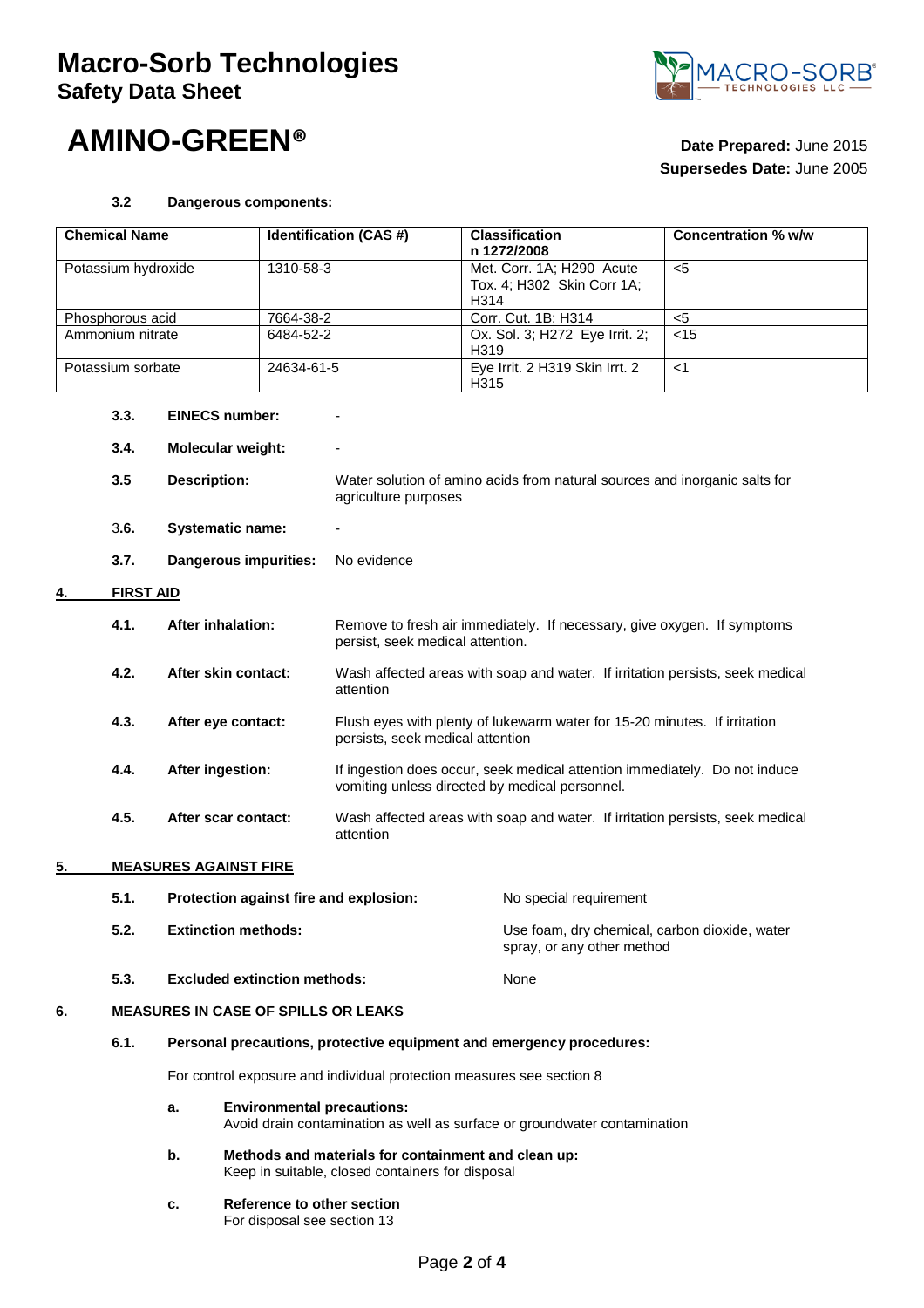# **AMINO-GREEN® Date Prepared:** June <sup>2015</sup>



# **Supersedes Date:** June 2005

#### **7. HANDLING AND STORAGE**

**7.1.** Precautions for safe handling: For personal protection see section 8 **7.2. Conditions for safe storage:** Store in the original container in a cool, dry and well ventilated area **7.3. Specific Uses: Agricultural, turf, and ornamental fertilizer Agricultural**, turf, and ornamental fertilizer

#### **8. EXPOSURE CONTROL, PERSONAL PROTECTION**

- **8.1. Threshold limit values:** Not available
- **8.2. Exposure control:** Do not eat, drink or smoke when using this product Wear protective gloves/clothing/eye protection/face protection

#### **9. PHYSICAL AND CHEMICAL PROPERTIES**

#### **9.1 General information**

**A Physical state:**

|            | <b>Solid</b> | Liguid | <b>Gaseous</b><br><b>Form</b> |
|------------|--------------|--------|-------------------------------|
| At 20 $°C$ |              |        |                               |
| At 100 °C  |              |        |                               |

- **B Color:** Pale brown<br>**C Odor:** Characteris
- **Odor:** Characteristic

#### **Important information related to Health, Safety and Environment**

| A | pH at 50 g/l H <sub>2</sub> O (20 °C): $3.7 - 4.3$ |                    |
|---|----------------------------------------------------|--------------------|
| в | <b>Boiling point:</b>                              | Near 100 °C        |
| C | Flash point:                                       | Non-flammable      |
| D | Flammability (solid, gas):                         | Non-flammable      |
| Е | <b>Explosive properties:</b>                       | Non-explosive      |
| F | Steam pressure:                                    | $1.17 - 1.23$ g/ml |
| н | Package density:                                   | Not available      |
| ı | Solubility in water (20 °C):                       | Very soluble       |
| J | <b>Viscosity:</b>                                  | Not available      |
| ĸ | <b>Melting point:</b>                              | Near $0^{\circ}$ C |
| L | <b>Conductivity:</b>                               | Not available      |
|   |                                                    |                    |

### **10. STABILITY AND REACTIVITY**

**Stable under normal conditions** 

- **10.1. Conditions to be avoided:** None
- **10.2. Material to be avoided:** None
- **10.3 Dangerous decomposition:** None

#### **11. TOXICOLOGICAL INFORMATION**

**No information available**

#### **12. ECOLOGICAL INFORMATION**

**No information available**